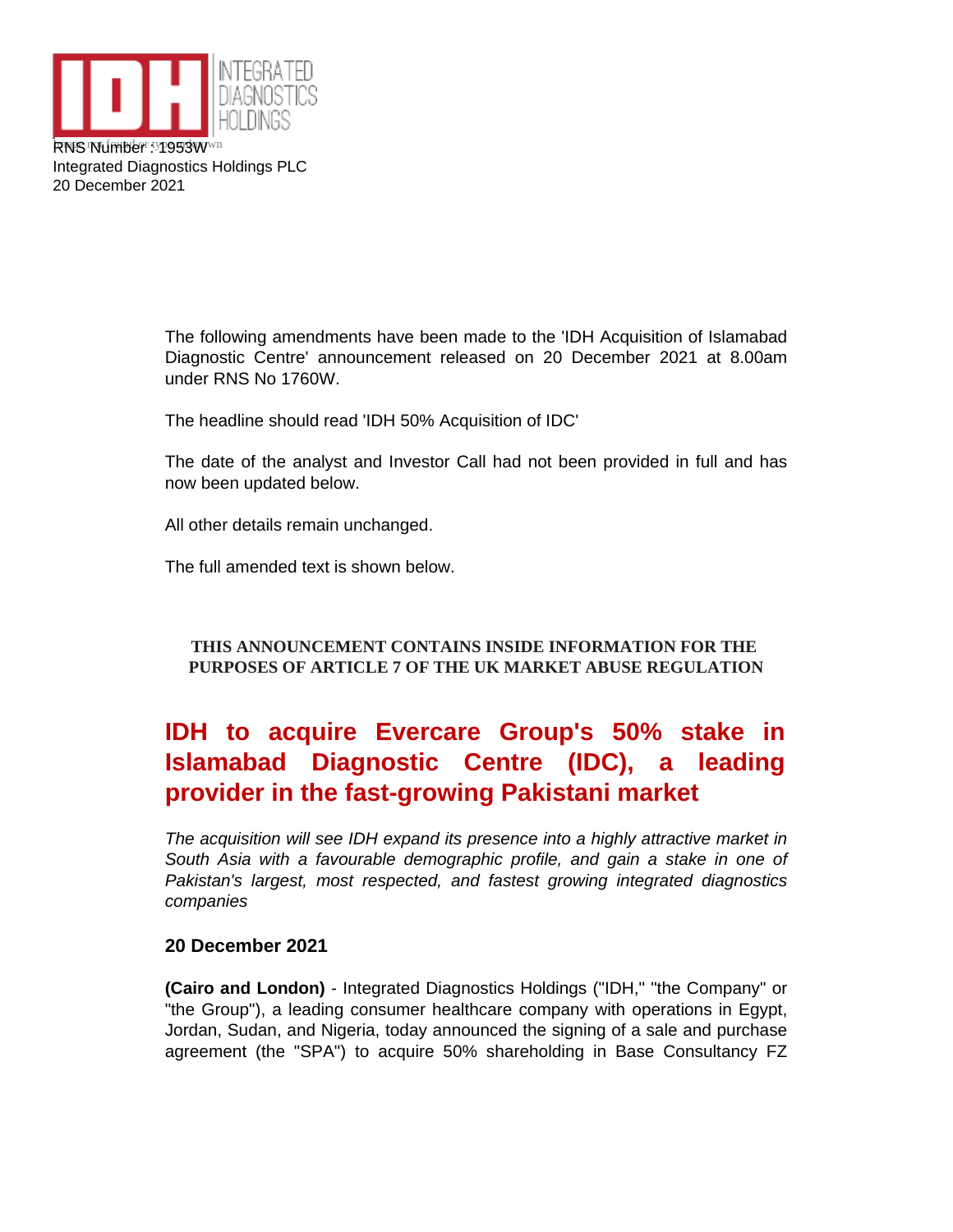LLC, the holding company of Islamabad Diagnostic Centre (Private) Limited ("IDC"), from the Evercare Group, an emerging markets healthcare delivery platform managed by TPG and backed by The Rise Fund, for a total consideration of US\$ 72.35 million. The transaction, which is subject to the satisfaction of a number of key conditions precedent ("CPs") including, but not limited to, the receipt of regulatory approval from the Competition Commission of Pakistan (the "CCP"), will see IDH acquire a stake in one of Pakistan's leading diagnostic providers and partner with the founder Dr Rizwan Uppal. IDC will be fully consolidated on IDH's accounts following the completion of the transaction and transfer of funds to the Evercare Group. This is directly in line with the Company's geographic expansion strategy to penetrate new, fast-growing emerging markets characterized by favourable demographics and an underpenetrated diagnostics sector. The transaction is expected to close in the first half of 2022.

Founded in 2005 by Dr. Rizwan Uppal, IDC is one of Pakistan's largest integrated (pathology and radiology) diagnostics providers, currently operating a network of more than 80 centres across approximately 30 cities throughout Pakistan as of June 2021. The company served nearly two million patients and performed around three million tests during FY2021. IDC boasts a market leading position in the country and is well regulated at both the national and local level, having effectively worked together on a number pathology and imaging PPPs, and most recently having played a frontline role in COVID-19 diagnostic testing. IDC's scale, proven operational frameworks, and well-defined growth strategy provide the company with strong foundations from which to drive new growth as it looks to capitalise on Pakistan's favourable market fundamentals.

Dr. Rizwan Uppal has more than 25 years of experience in active clinical practice as both a medical consultant and pulmonologist. As the Founder, Chairman and CEO of IDC, he has demonstrated exceptional clinical and entrepreneurial abilities, building and scaling the company to become a leading diagnostic provider in the country. Dr. Rizwan Uppal will continue to serve as Chairman and CEO of IDC post-acquisition, leveraging his extensive experience to guide the company as it continues to grow in the coming years.

IDC is part of the Evercare Group, an integrated healthcare delivery platform investing in emerging markets across Africa and South Asia, including India, Pakistan, Bangladesh, Kenya, and Nigeria. Through its two-year investment in IDC, Evercare Group has worked closely with Dr. Rizwan Uppal to help institutionalize the company and grow its market presence, service offering, and patient reach to better serve the fast-growing demand for quality healthcare services and set IDC on a stronger footing with significant growth potential.

### **Transaction Rationale and Key Highlights**

•€€€ Access to one of the most populous emerging market countries with a population of more than 200 million, one of the largest in Asia, and boasting a young demographic with 63% under the age of 30, creating for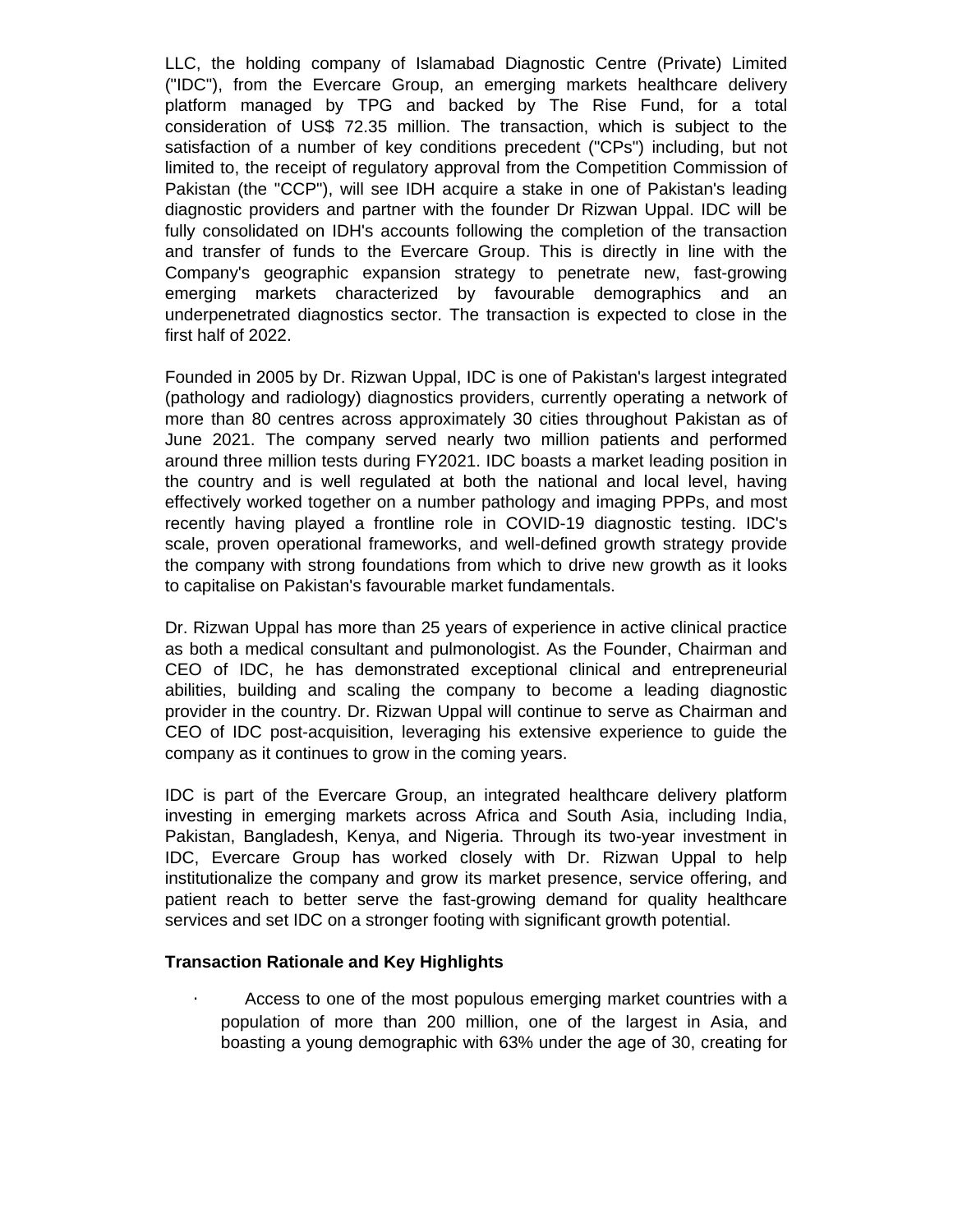long-term sustainable demand for quality healthcare services.

- •€€€ The Pakistani healthcare sector resembles most of the markets which IDH operates in, namely being highly underserved and thus providing significant room for growth particularly within the private sector.
- •€€€ The market is also characterized by a high degree of out-of-pocket (OOP) payments that account for approximately 56% of healthcare related expenses.
- •€€€ Partnering with an established provider and a founder-led company with a strong track-record, solid financial performance, and an ambitious growth plan.
- •€€€ Audited results for IDC's fiscal year ended 30 June 2021 saw the company book revenues of US\$ 46 million, up 208% year-on-year and representing a three-year CAGR <sup>[1]</sup> of 87%. EBITDA recorded US\$ 22.1 million in FY 2021 (margin of 48.0%) and net profit reached US\$ 13.7 million (margin of 29.8%).
- •€€€ Operationally, IDC's on-the-ground presence is rapidly expanding, with its branch network going from 23 branches in 2017 to 85 branches in 2021, and with plans to reach 100 branches by 2023. Test volumes have also grown remarkably in the last three years from around 800 thousand in 2017 to around 3.0 million in the twelve months to June 2021 and continued its sustained momentum to date. Geographically, the company currently operates branches in 30 cities around Pakistan and is aiming to penetrate an additional 8 to 10 cities in the coming two years.
- •€€€ The deal will see IDH further diversify its revenue base and expand its geographic footprint.
- E E IDC contributes around 15%<sup>[2]</sup> of both the combined company's consolidated revenue and consolidated EBITDA and is expected to be accretive from completion of the transaction.
- •€€€ As part of the transaction, the current Evercare Board representatives (Jide Olanrewaju, Mehmet Ilkin and Mujtaba Hussain) will step down and be replaced by new directors from IDH, with the latter holding four of the seven seats, allowing for IDC's figures to be consolidated on IDH's accounts. Existing Directors, Dr Rehan Uppal and Dr Imran Uppal, will continue to serve on the Board alongside Dr Rizwan Uppal.

## **Structure and Financing of the Proposed Transaction**

- •€€€ IDH has signed agreements to acquire a 50% indirect equity stake in IDC, through the acquisition of a 50% equity stake in Base Consultancy FZE LLC UAE, the SPV that owns 100% in IDC.
- •€€€ The 50% stake is currently owned by Evercare IGA Holdings Limited,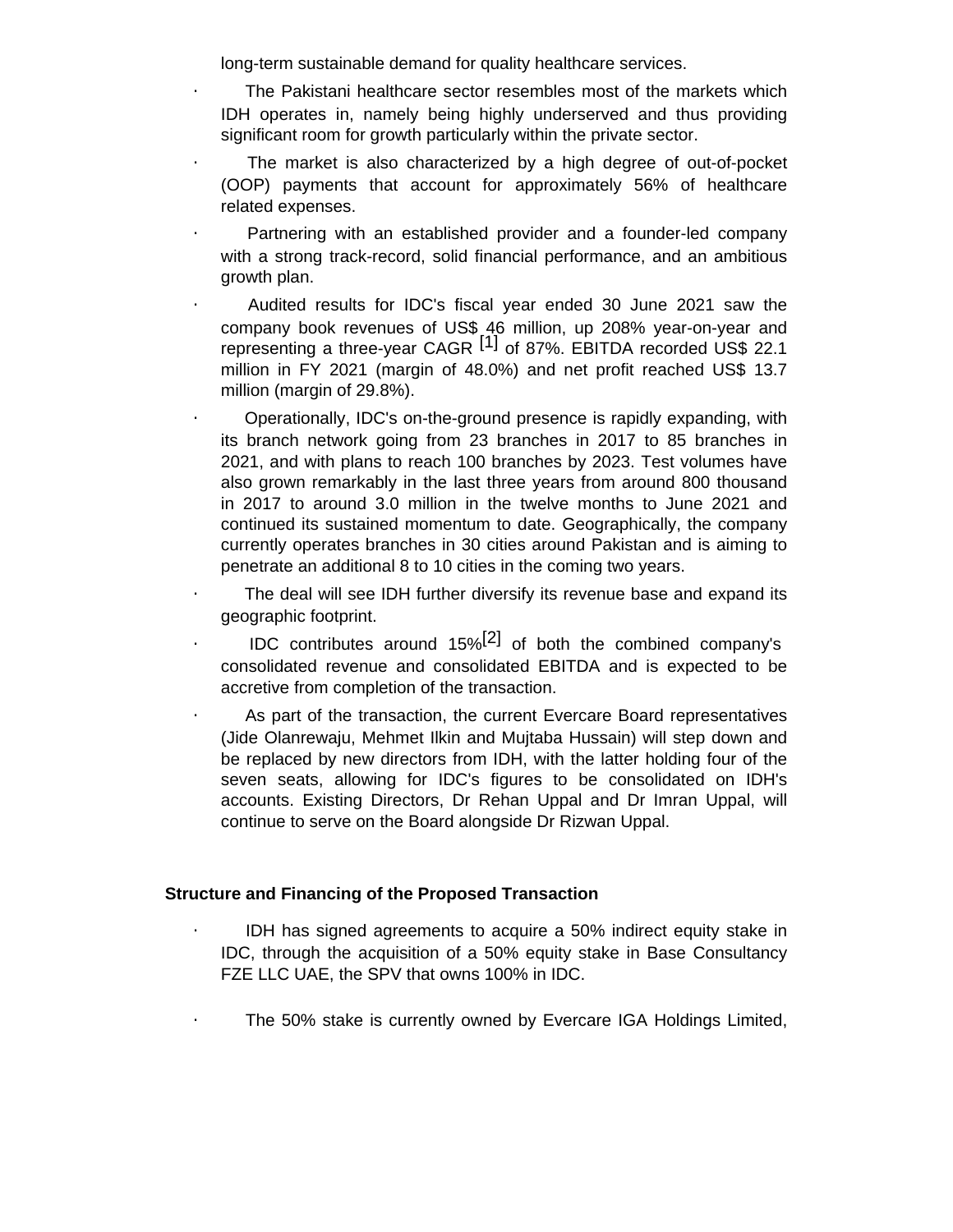managed by TPG and backed by The Rise Fund.

- •€€€ The total consideration is US\$ 72.35 million with the final consideration subject to customary closing adjustments.
- •€€€ IDH plans to finance the transaction through a combination of existing cash and committed debt facilities. The debt package includes the US\$ 45.0 million facility secured from IFC in May 2021, and an additional US\$ 15.0 million IFC syndicated facility from Mashreq Bank.
- •€€€ Completion of the transaction is subject to satisfaction of a number of key CPs including, but not limited to, receiving regulatory approval from the CCP, which is expected to be received within three to six months of the signing of the SPA.

**Commenting on the acquisition, IDH CEO Dr. Hend El Sherbini, said:** "We are very excited about the opportunity to add Pakistan as our fifth geography, one of South Asia's most attractive markets. This is fully aligned with our regional expansion strategy that targets high-growth and underpenetrated markets where our platform is well-suited to deliver exceptional quality of care to a broad and growing patient-base. Pakistan's young population and lagging investment in healthcare provide for significant future potential. IDC ticks all the boxes of our investment criteria and I am delighted to be partnering with Dr. Rizwan Uppal, who over the last two decades has built a remarkably successful business that places service quality and operational excellence at the core of its offering. IDC is an ideal partner for IDH, with the combination of our two companies set to generate remarkable value and future growth opportunities for both parties."

**IDC's Founder, Chairman and CEO Dr. Rizwan Uppal, added:** "I am delighted to welcome and have the opportunity to partner with a mission-aligned regional champion like IDH to serve more patients, create more employment opportunities across our centres, and usher in a new phase of growth. The group boasts an exceptional track record of high-quality service delivery complemented by a worldclass management team and robust governance frameworks. The synergies between IDH and IDC will ultimately raise the bar for diagnostic healthcare standards and allow us to capitalise on the important growth opportunity offered by the Pakistani market. I am hopeful that IDC and IDH will complement each other in imaging and lab services to further improve the quality, cost and turnaround time of diagnostic services."

**Matthew Hobart, Chairman of Evercare's Board of Directors, Co-Managing Partner of TPG Growth and leader of healthcare investing for The Rise Fund, said:** "Our partnership with Dr. Rizwan Uppal has produced a new standard for diagnostic services in emerging markets. With state-of-the-art equipment, high standards, and quality operations, we have met the healthcare needs of millions of patients, particularly those from low-income populations across Pakistan. IDC was built on a foundation of excellence, and has continued to demonstrate its patient first approach, having rapidly operationalized new laboratories at the onset of the pandemic to address immediate COVID-19 testing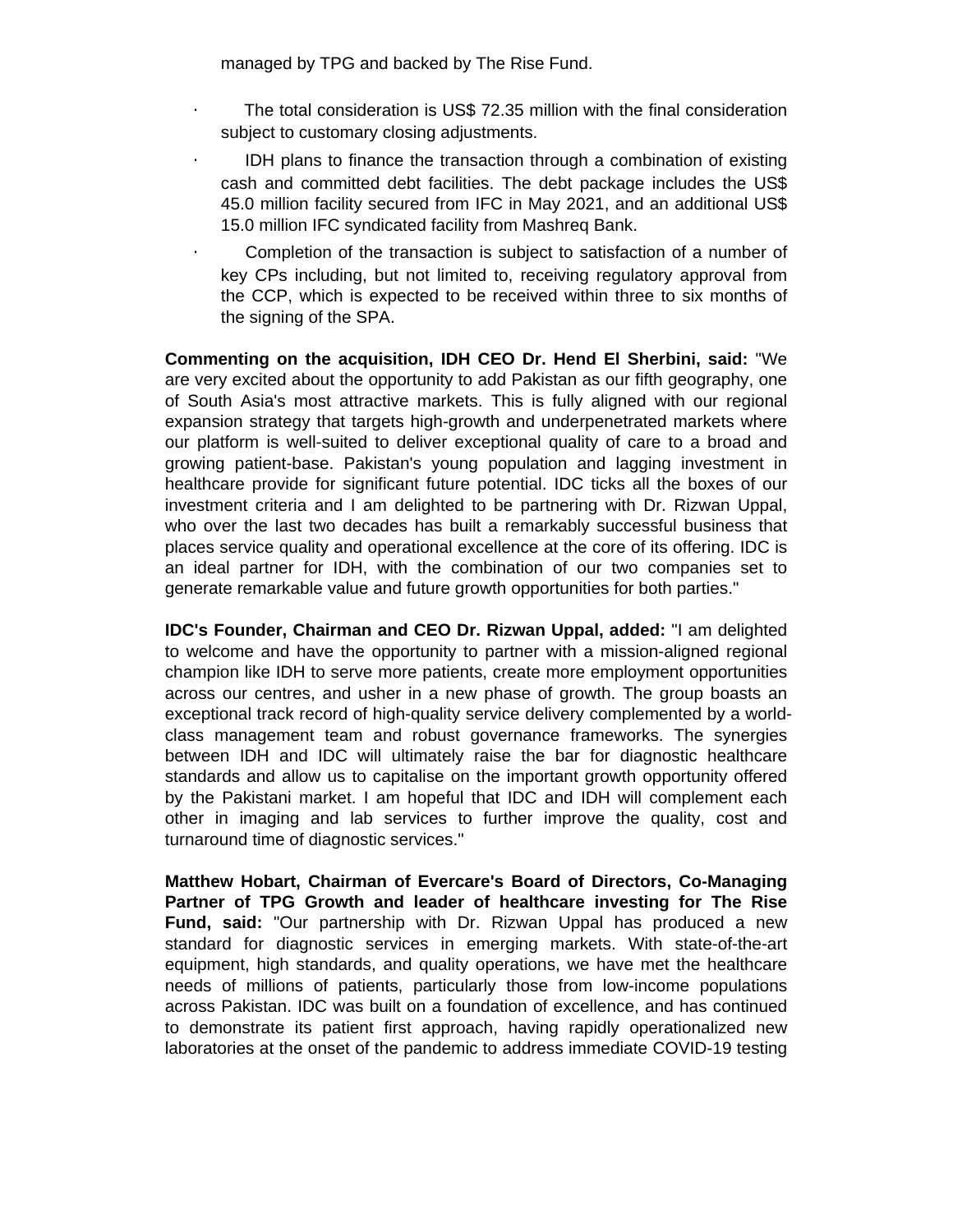needs at scale. Today IDC remains on a strong growth trajectory as it has become an indispensable resource for patients and a top destination for aspiring laboratory professionals in Pakistan. We wish IDC continued success in serving this important population with high quality and affordable services."

## **Advisors**

Renaissance Capital is acting as the exclusive financial advisor to IDH for the transaction and in connection with the financing, with White & Case LLP acting as international legal counsel, Chima & Ibrahim Advocates/Corporate Counsel as local legal counsel, and Ernst & Young Global Limited advising on matters pertaining to financial and tax due diligence.

EFG Hermes is acting as the exclusive financial advisor to TPG, with Debevoise & Plimpton LLP acting as legal counsel and RIAA Barker Gillette as legal counsel to IDC.

-Ends-

# Analyst and Investor Call Details

An analyst and investor call will be hosted at 2.30pm (UK) | 4.30pm (Egypt) on Monday, 20 December 2021. You can access by registering in advance in the following link:

[https://rencap.zoom.us/webinar/register/WN\\_VIs3kYHkRaKu7WO3FkvEvQ](https://rencap.zoom.us/webinar/register/WN_VIs3kYHkRaKu7WO3FkvEvQ)

## About Integrated Diagnostics Holdings (IDH)

IDH is a leading consumer healthcare company in the Middle East and Africa with operations in Egypt, Jordan, Sudan and Nigeria. The Group's core brands include Al Borg, Al Borg Scan and Al Mokhtabar in Egypt, as well as Biolab (Jordan), Ultralab and Al Mokhtabar Sudan (both in Sudan) and Echo-Lab (Nigeria). A long track record for quality and safety has earned the Company a trusted reputation, as well as internationally recognised accreditations for its portfolio of over 2,000 diagnostics tests. From its base of 507 branches as of 30 September 2021, IDH will continue to add laboratories through a Hub, Spoke and Spike business model that provides a scalable platform for efficient expansion. Beyond organic growth, the Group's expansion plans include acquisitions in new Middle Eastern, African, and Asian markets where its model is well-suited to capitalise on similar healthcare and consumer trends and capture a significant share of fragmented markets. IDH has been a Jersey-registered entity with a Standard Listing on the Main Market of the London Stock Exchange (ticker: IDHC) since May 2015 with a secondary listing on the EGX since May 2021 (ticker: IDHC.CA). Learn more at [idhcorp.com.](http://idhcorp.com)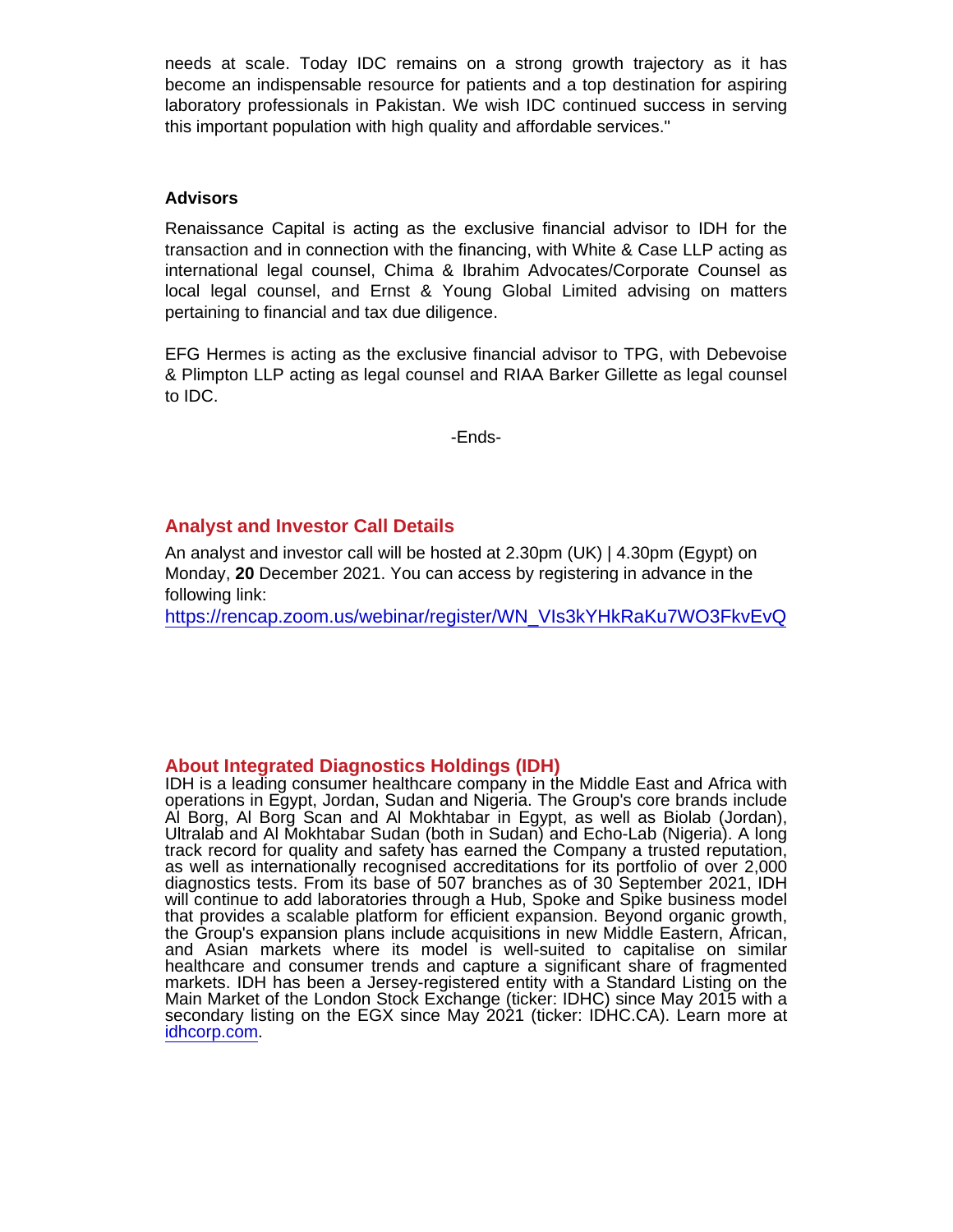The person responsible for arranging the release of this announcement is Nancy Fahmy, Investor Relations Director at IDH.

#### **Contact**

Nancy Fahmy Investor Relations Director T: +20 (0)2 3345 5530 | M: +20 (0)12 2255 7445 | [nancy.fahmy@idhcorp.com](mailto:nancy.fahmy@idhcorp.com)

#### About Islamabad Diagnostics Centre (IDC)

IDC is a leading radiology and pathology diagnostics service provider in Pakistan. IDC provides a comprehensive range of state-of-the-art imaging and lab services under one roof, across an extensive national network of 80+ branches in ~30 cities.

Each centre is equipped with the latest imaging technology and offers a full spectrum of services including: hematology and cytogenetics, immunology and serology, MRI, CT Scan, X-Rays, fluoroscopy, as well as neurology dental, respiratory and female health services.

IDC was founded in 2005 by Founder, Chairman and CEO Dr. Rizwan Uppal, a practicing medical consultant, pulmonologist and homeopath.

**Contact** Email: [info@idc.net.pk](mailto:info@idc.net.pk) [www.idc.net.pk](http://www.idc.net.pk)

#### About the Evercare Group

The Evercare Group operates as an integrated healthcare delivery platform in emerging markets across Africa and South Asia, including India, Pakistan, Bangladesh, Kenya, and Nigeria, led by CEO Massimiliano Colella.

The Group's portfolio includes 31 hospitals, 18 clinics and more than 80 diagnostics centres. Evercare is proud to be one of the most diverse healthcare group in the countries it operates in with 11,000 caregivers working together to develop a systemic healthcare change in emerging markets.

Evercare is wholly owned by the Evercare Health Fund, a US \$1bn emerging markets healthcare fund managed by TPG and backed by The Rise Fund. The Evercare Health Fund is comprised of the world's leading impact investors and global development finance institutions.

The Evercare Group believes access to healthcare is a fundamental right and invests in emerging markets to bring private, quality driven healthcare to meet the needs of local people.

#### **Contact**

Email: [evercare@portland-communications.com](mailto:evercare@portland-communications.com) [www.evercaregroup.com](https://evercaregroup.com/)

#### Forward-Looking Statements

This communication contains certain forward-looking statements. A forwardlooking statement is any statement that does not relate to historical facts and events, and can be identified by the use of such words and phrases as "according to estimates", "aims", "anticipates", "assumes", "believes", "could", "estimates", "expects", "forecasts", "intends", "is of the opinion", "may", "plans", "potential", "predicts", "projects", "should", "to the knowledge of", "will", "would" or, in each case their negatives or other similar expressions, which are intended to identify a statement as forward-looking. This applies, in particular, to statements containing information on future financial results, plans, or